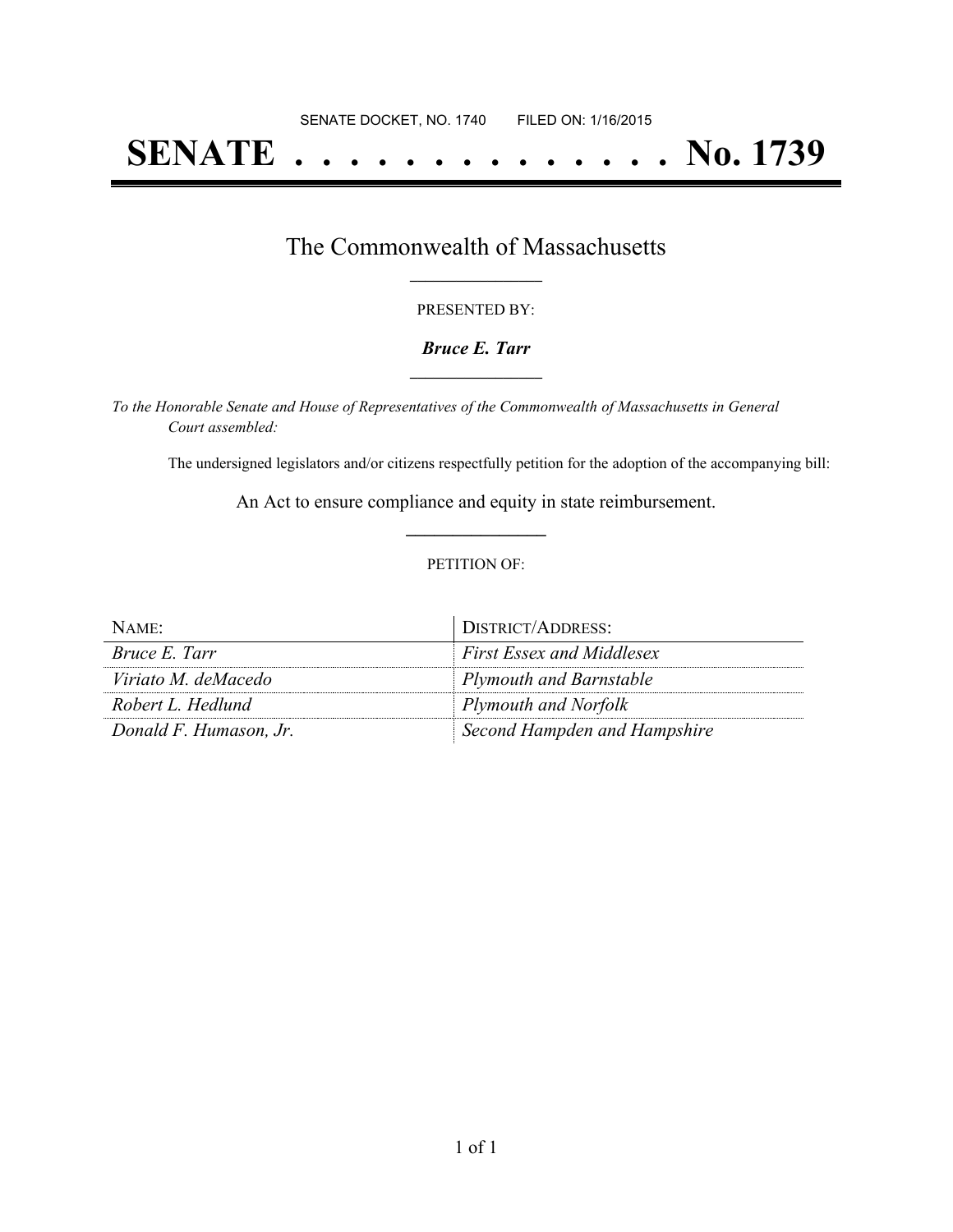#### SENATE DOCKET, NO. 1740 FILED ON: 1/16/2015

## **SENATE . . . . . . . . . . . . . . No. 1739**

By Mr. Tarr, a petition (accompanied by bill, Senate, No. 1739) of Bruce E. Tarr, Viriato M. deMacedo, Robert L. Hedlund and Donald F. Humason, Jr. for legislation to ensure compliance and equity in state reimbursement. State Administration and Regulatory Oversight.

### [SIMILAR MATTER FILED IN PREVIOUS SESSION SEE SENATE, NO. *2163* OF 2013-2014.]

## The Commonwealth of Massachusetts

**In the One Hundred and Eighty-Ninth General Court (2015-2016) \_\_\_\_\_\_\_\_\_\_\_\_\_\_\_**

**\_\_\_\_\_\_\_\_\_\_\_\_\_\_\_**

An Act to ensure compliance and equity in state reimbursement.

Be it enacted by the Senate and House of Representatives in General Court assembled, and by the authority *of the same, as follows:*

|   | SECTION 1. Section 46 of chapter 165 of the Acts of 2014 is hereby repealed.                     |
|---|--------------------------------------------------------------------------------------------------|
| 2 | SECTION 2. Section 28 of chapter 7 of the General Laws, as appearing in the 2014                 |
|   | Official Edition, is hereby amended in line 24 by inserting after the word "meals" the following |

4 words:-

5 "lodging, entertainment, airfare and other travel expenses"

6 SECTION 3. Section 28 of said chapter 7 is hereby further amended in line 26 by

7 inserting after the word "thereof" the following words:- "or at the expense of any fund created by

8 the commonwealth"